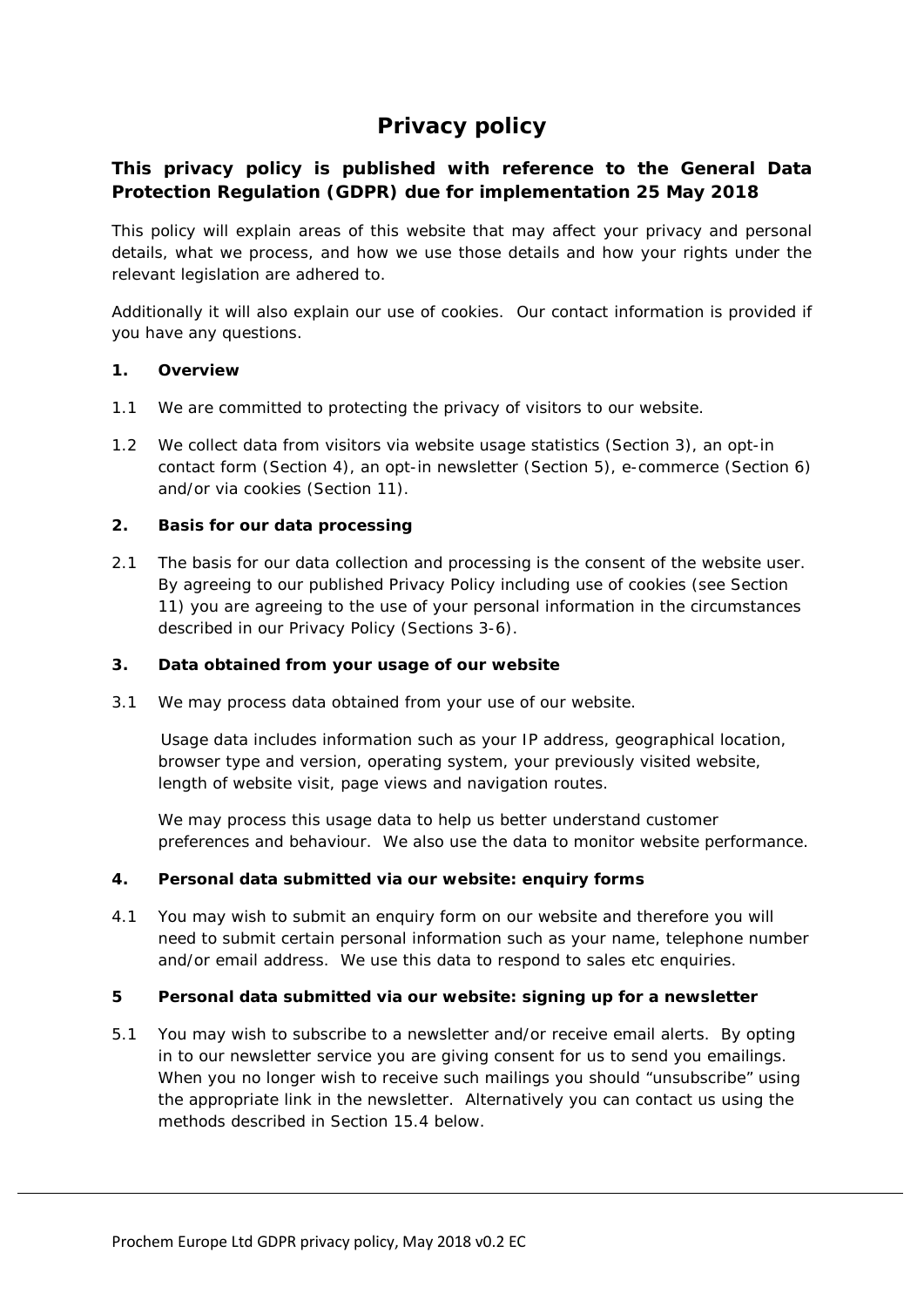# **6 Personal data submitted via e-commerce (transaction detail)**

6.1 If you purchase goods from our website you will submit personal information such as your name and address. By submitting these details you are giving us consent to process your order.

Additionally, if you create an account (or profile) your information may be processed to allow ease of use and access to our website and services. (For example to speed up completion of personal details on subsequent website visits).

# **7. Security of your personal data**

7.1 In some circumstances we may pass your information to our third party business partners; i.e. distributors for the purpose of business supply. When we use third party business partners, we only disclose information that is relevant or necessary for the delivery of a service. We do not sell data to marketing agencies outside Prochem Europe's business community.

# **8. Data retention and deletion**

8.1 We will only retain your data as long as is required to respond to enquiries or in the example of Section 5 (above) as long as you wish to receive communications.

# **9. Obtaining your personal data**

- 9.1 If you wish to obtain the personal data we hold about you please contact us with evidence of your identity (e.g. original utility bill, photocopy of your passport)
- 9.2 The information we hold, detailed in Sections 3-6 is subject to data protection law and if you consider that we have infringed this law you should complain to the UK data protection commissioner or the appropriate authority in your own EU member state.

### **10. Amending/deleting your data**

- 10.1 You should notify us of any changes to information supplied via our contact forms and/or newsletter sign-up.
- 10.2 You should notify us via the appropriate link in any email/newsletter communication that you no longer wish to receive communications from us. If you notify us in this way we will cease to process your data for marketing and related purposes.

### **11. Cookie policy**

- 11.1 We use cookies to give website users a better experience when using our website, to save repetition if – for example – entering data repeatedly, and to provide web analytics so that we can improve website performance.
- 11.2 A cookie is a text file that contains a string of numbers and letters that is sent from the website server to the browser and stored by the browser. If the cookie is persistent it will remain valid until a pre-designated expiry date. If the cookie is a session cookie it will expire when the user closes their browser.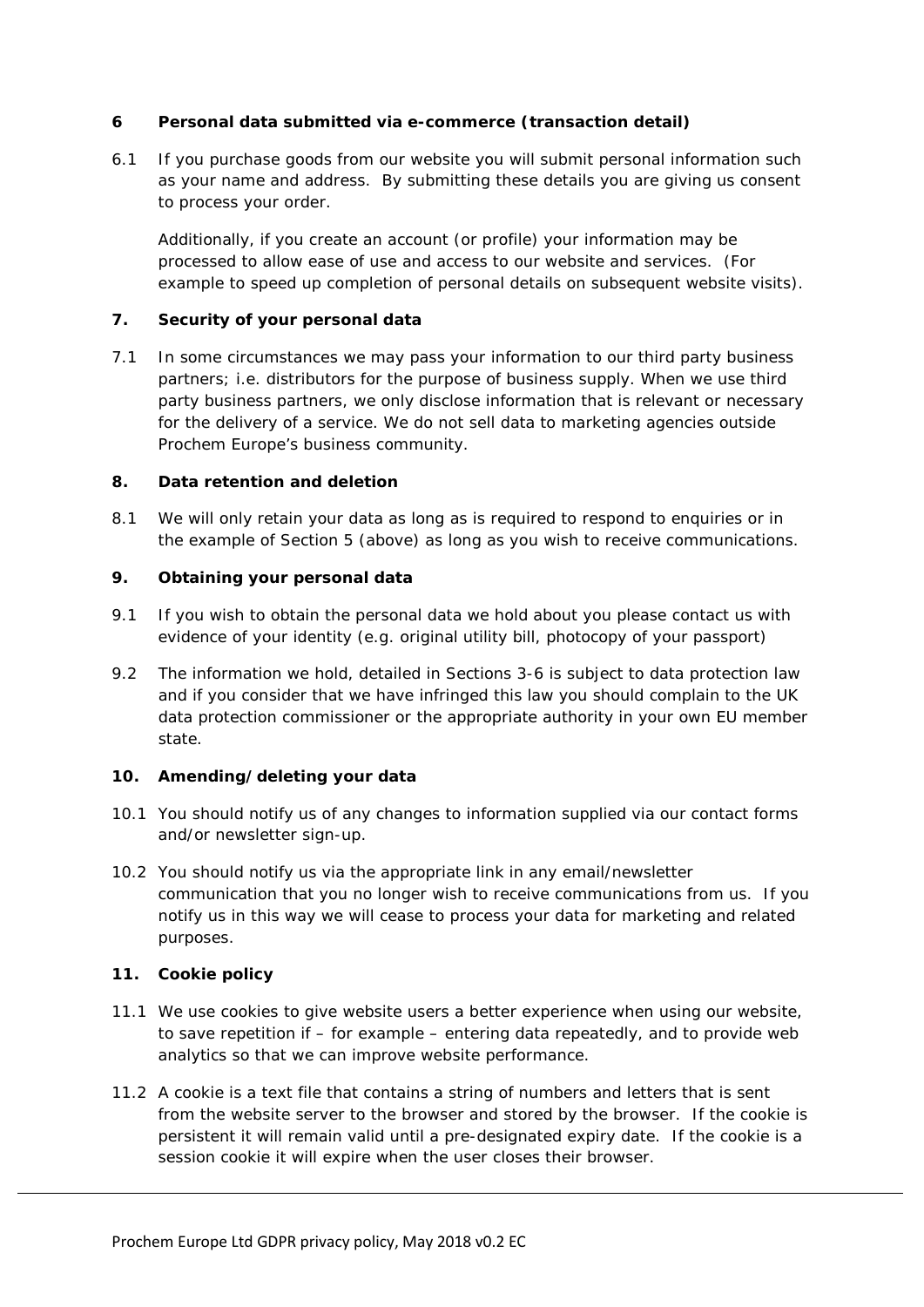#### **12. How we use cookies**

- 12.1 We use cookies typically for the following purposes
	- (a) authentication and security if you are returning to our website (eg facilitating log-ins)
	- (b) advertising we use cookies to show you products that you have previously viewed or might be interested in, based on website usage/navigation.
	- (c) analysis we use cookies to monitor website usage and performance.

### **13. Cookies used by third parties**

- 13.1 Our service providers use cookies and those cookies may be stored on your computer when you visit our website. We are not responsible for the functionality and usage of third-party cookies.
- 13.2 We use Google Analytics to gather information about website use by means of cookies. Google's privacy policy is available at: [https://www.google.com/policies/privacy/.](https://www.google.com/policies/privacy/)
- 13.3 We use WorldPay to process your payment on our website. This service uses cookies and more information can be obtained here: <https://www.worldpay.com/uk/worldpay-cookies>

### **14. How to delete cookies**

- 14.1 You can find out about blocking and deleting cookies via the following links (for the most popular browsers). Please note that blocking and/or deleting cookies may affect our website performance and usability. This will be outlined further when accessing these links.
	- (a) <https://support.google.com/chrome/answer/95647?hl=en> (Chrome);
	- (b) [https://support.mozilla.org/en-US/kb/enable-and-disable-cookies-website](https://support.mozilla.org/en-US/kb/enable-and-disable-cookies-website-preferences)[preferences](https://support.mozilla.org/en-US/kb/enable-and-disable-cookies-website-preferences) (Firefox);
	- (c) <http://www.opera.com/help/tutorials/security/cookies/> (Opera);
	- (d) [https://support.microsoft.com/en-gb/help/17442/windows-internet-explorer](https://support.microsoft.com/en-gb/help/17442/windows-internet-explorer-delete-manage-cookies)[delete-manage-cookies](https://support.microsoft.com/en-gb/help/17442/windows-internet-explorer-delete-manage-cookies) (Internet Explorer);
	- (e) <https://support.apple.com/kb/PH21411> (Safari); and
	- (f) [https://privacy.microsoft.com/en-us/windows-10-microsoft-edge-and](https://privacy.microsoft.com/en-us/windows-10-microsoft-edge-and-privacy)[privacy](https://privacy.microsoft.com/en-us/windows-10-microsoft-edge-and-privacy) (Edge).